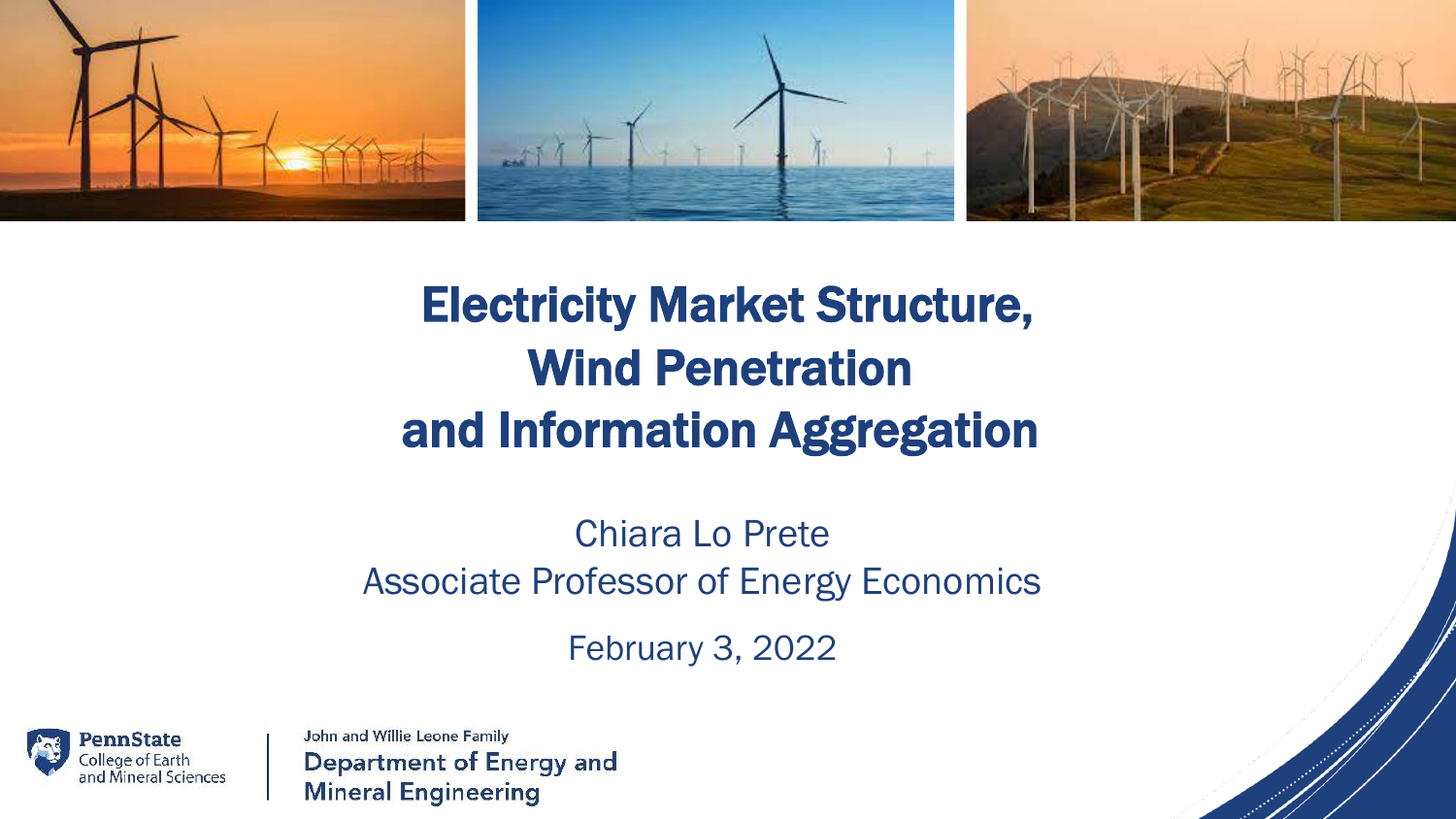- Energy is bought and sold in most U.S. ISOs through a two-settlement system
- Wind penetration brings challenges for this market structure because dayahead (DA) wind output is uncertain, and non-wind units take time to adjust
- Forecast errors should be corrected as soon as possible to minimize the cost of rescheduling units

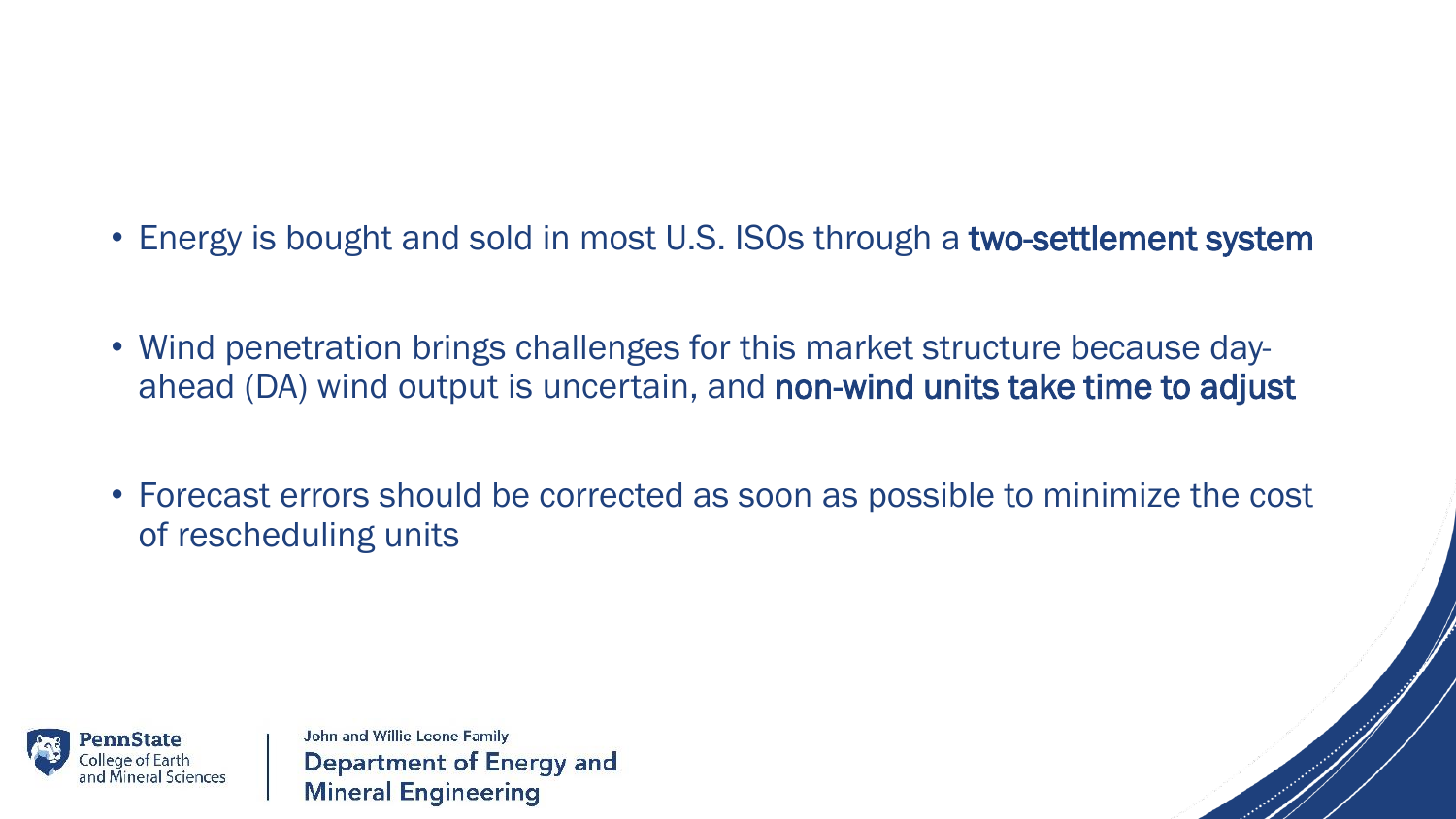## What happens after the DA market, if there is new information about wind?

- Intraday commitment processes to facilitate rescheduling in advance of real time  $\rightarrow$  advisory prices
- Central forecasting service by ISOs

#### Average wind output forecast accuracy



*Source*: Own elaboration based on data from ISO New England, 2017

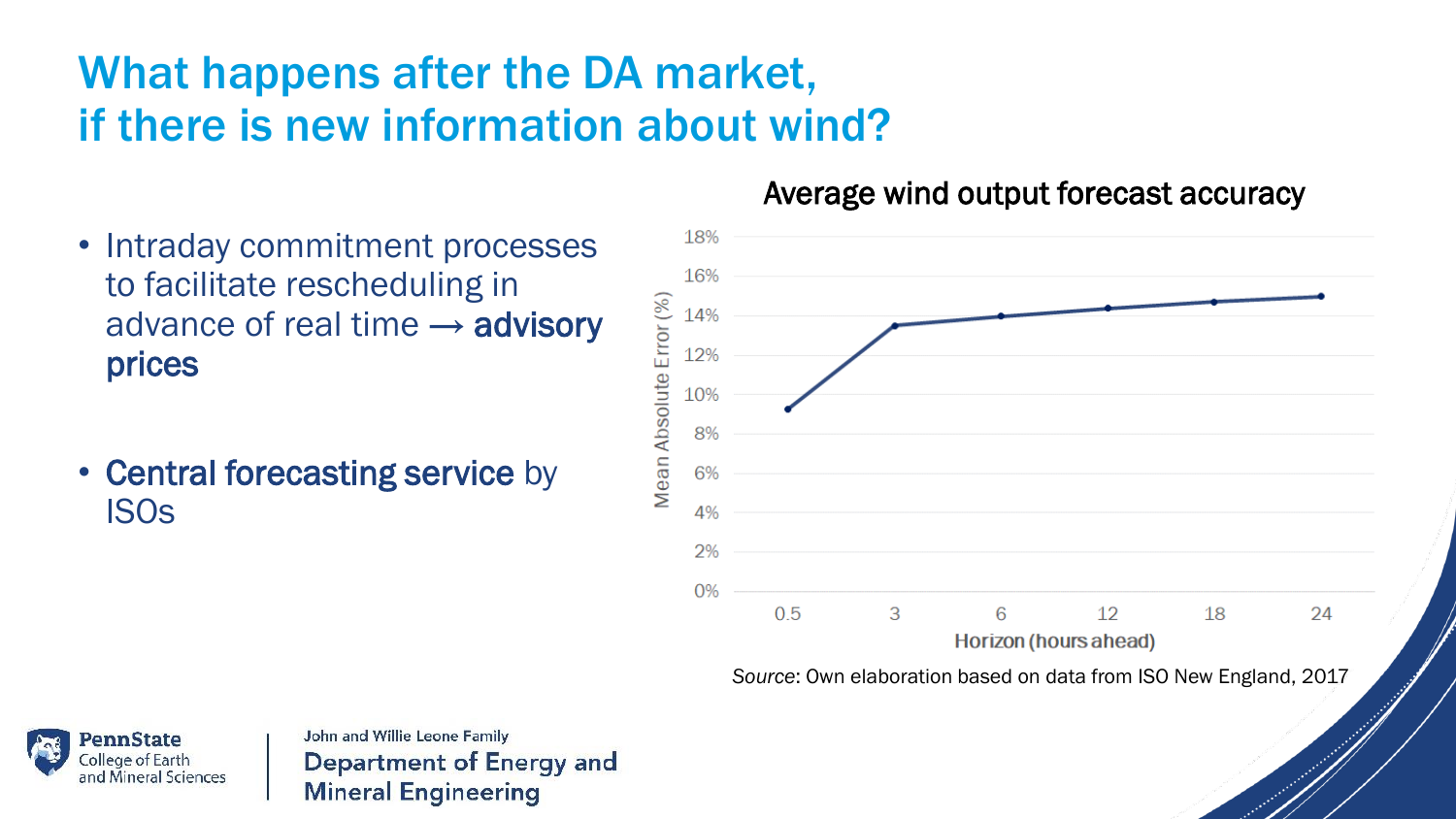### An alternate approach: sequential re-trading markets



Hour of energy delivery during day *t*



John and Willie Leone Family **Department of Energy and Mineral Engineering** 

Do wind farms adjust their forward positions in the Iberian intraday markets

?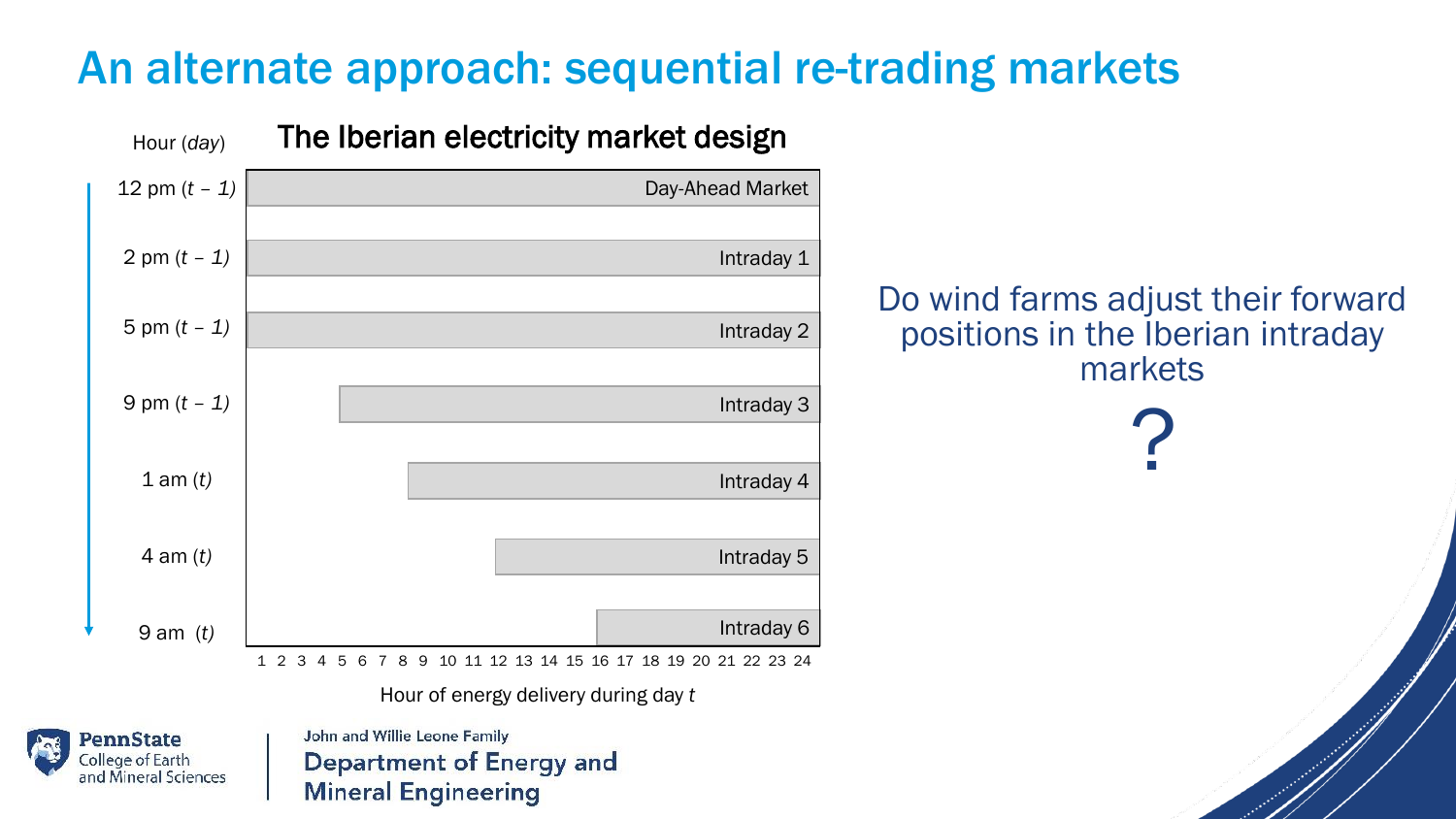### An alternate approach: sequential re-trading markets



Hour of energy delivery during day *t*



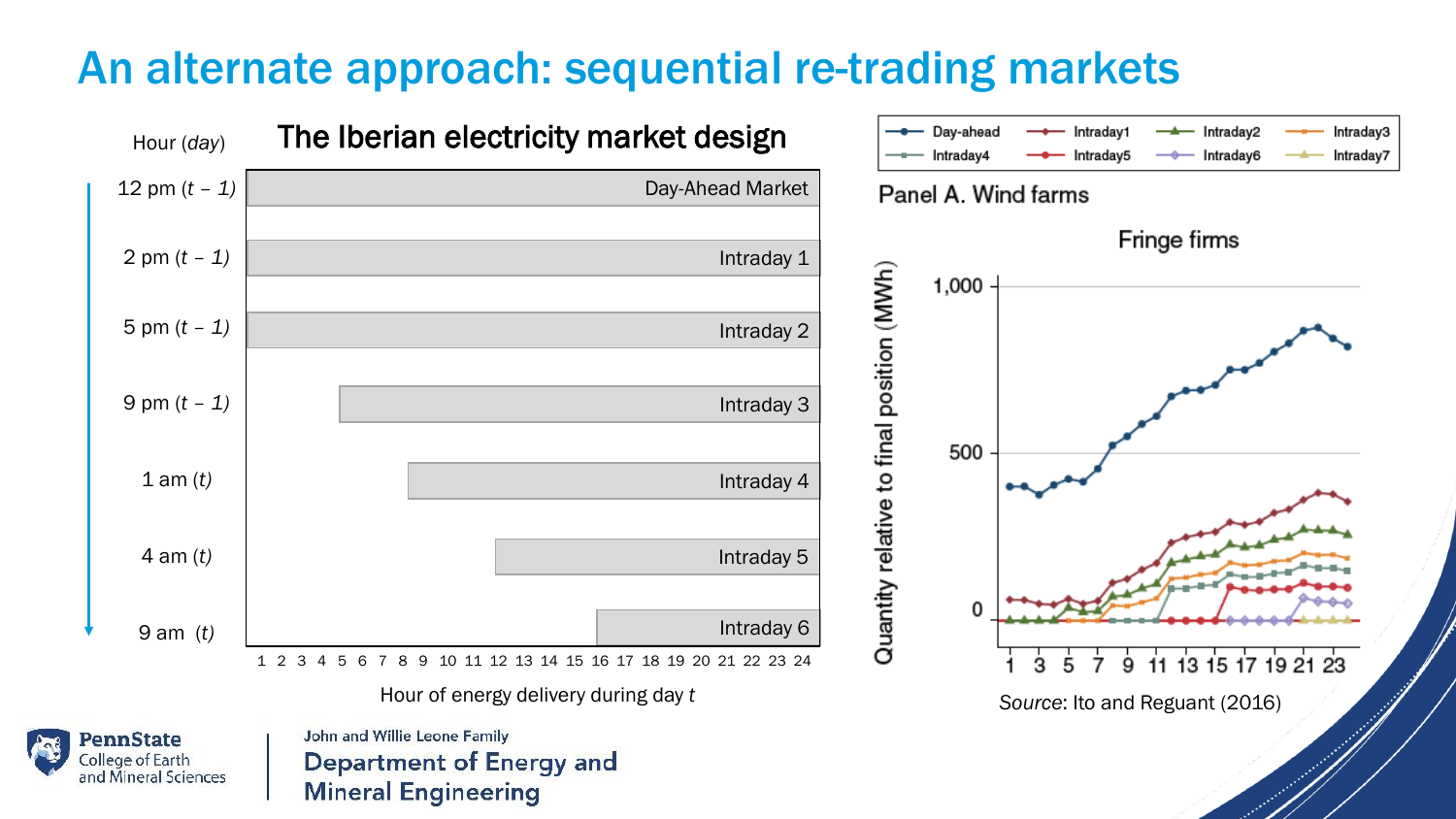## Which approach is more efficient?

- We use optimization methods and experimental economics to compare two designs:
	- $\checkmark$  A two-settlement system with central forecasting service (2S)
	- $\checkmark$  A multi-settlement system with sequential intraday markets (MS)

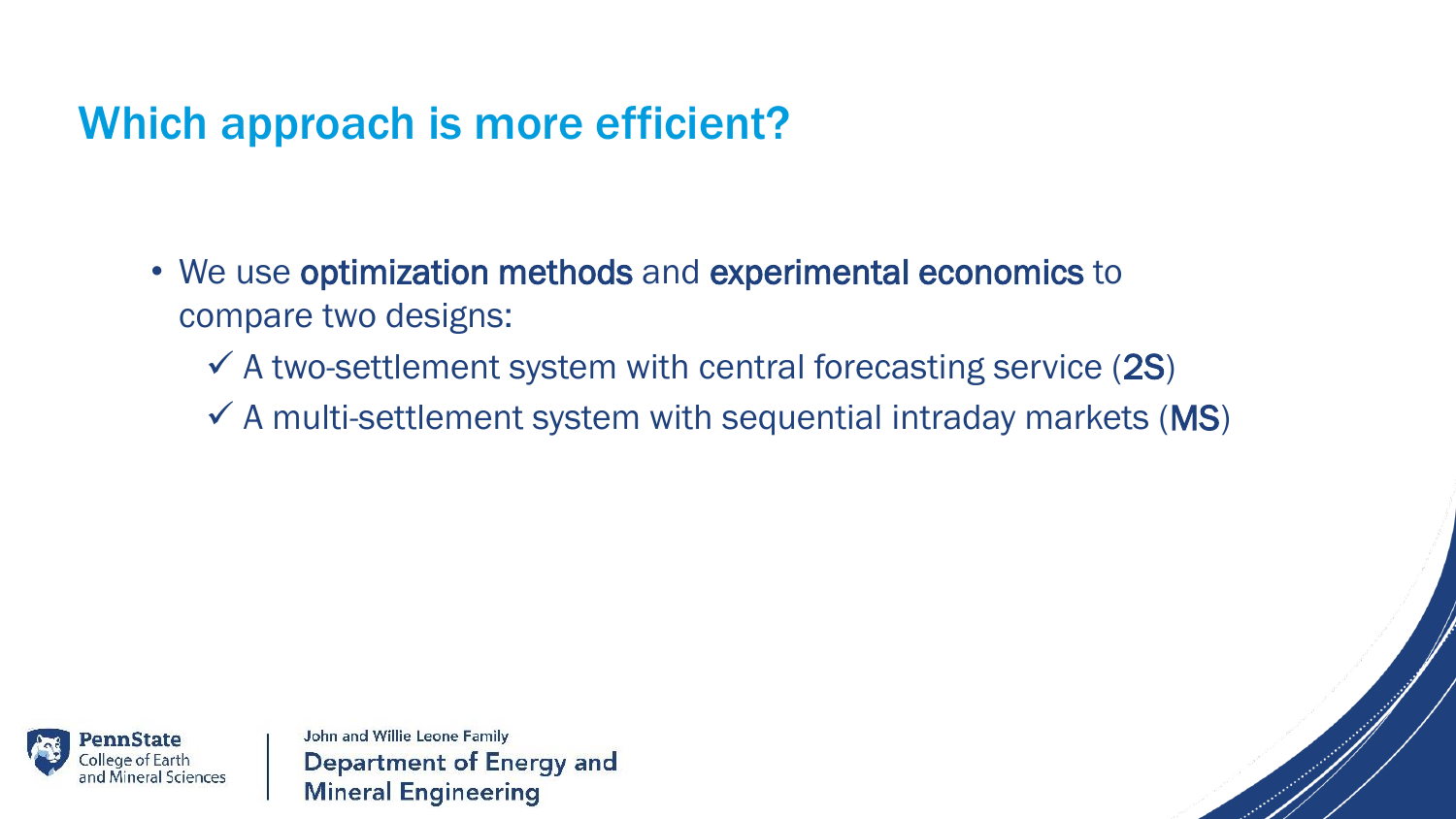### Focus here is on the optimization models

- Unit commitment and dispatch decisions made by the ISO, not bidding decisions
- Models are run for 24h on representative wind days, and co-optimize energy and reserves
- MS includes 4 intraday stages and physical constraints
- Wind production forecasts for individual farms are from ISO New England

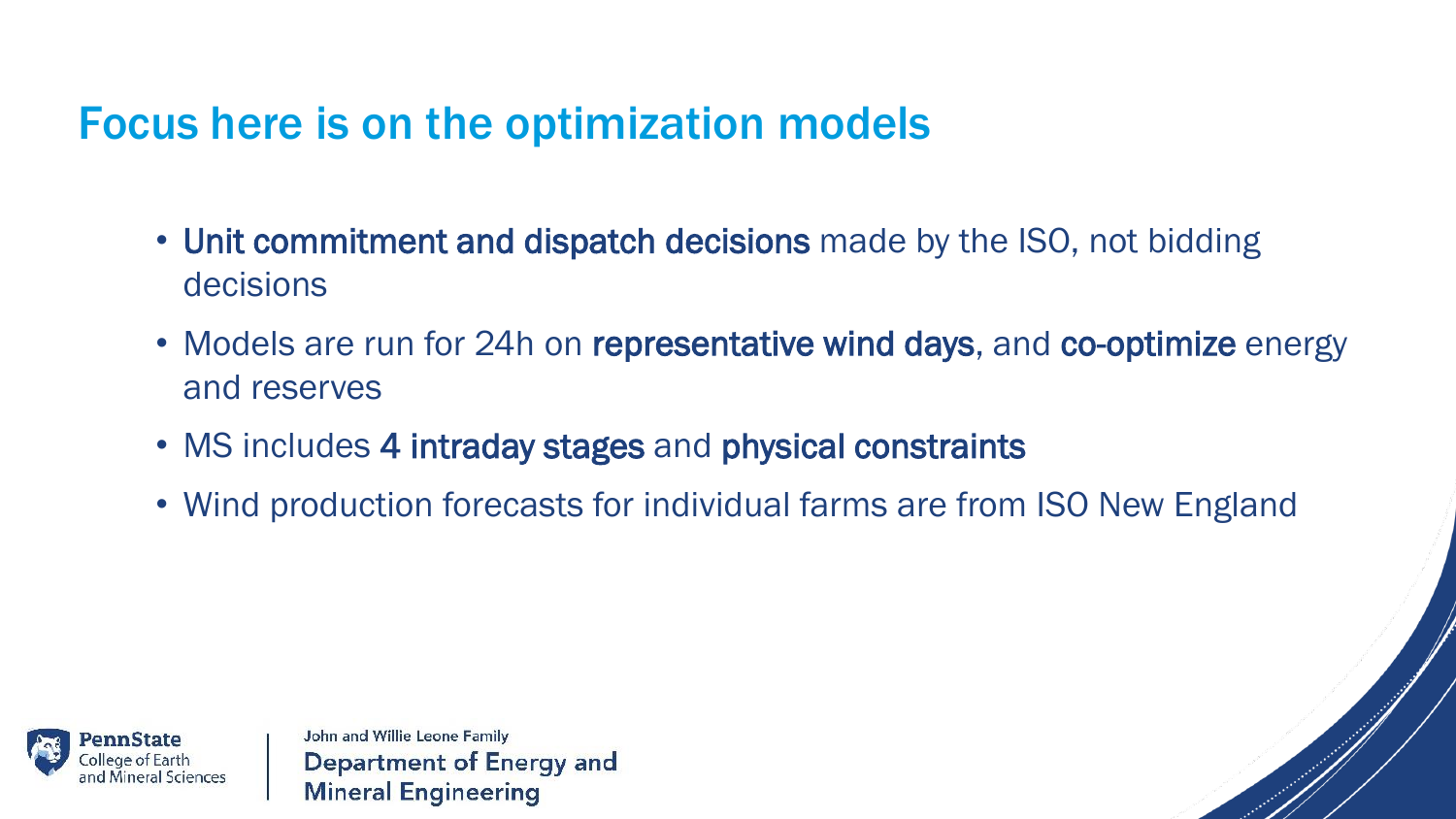• MS is more likely to yield *higher* annual uplift than 2S\*

- $\checkmark$  MS better than 2S when DA forecasts > ID forecasts > RT output
- $\checkmark$  Inaccurate ID forecasts (e.g., when DA forecasts > ID forecasts < RT output, and RT output > DA forecast) lead to inefficient commitment decisions
- $\checkmark$  Co-optimization of energy and reserves  $\rightarrow$  peaking units require uplift when cheaper baseload units substitute between energy and reserves, and set the energy price  $\rightarrow$  more frequent outcome in MS as there are more stages
- $\checkmark$  A unit may also require more uplift if settlement occurs at ID prices  $\leq$  RT prices that would be received in 2S

\*Hohl, Lo Prete, Radhakrishnan and Webster. "Comparing two-settlement and multi-settlement market designs for wind integration into the NPCC electric power system". *[Working Paper](https://sites.psu.edu/chiaraloprete/files/2018/11/Manuscript_080821.pdf)*.